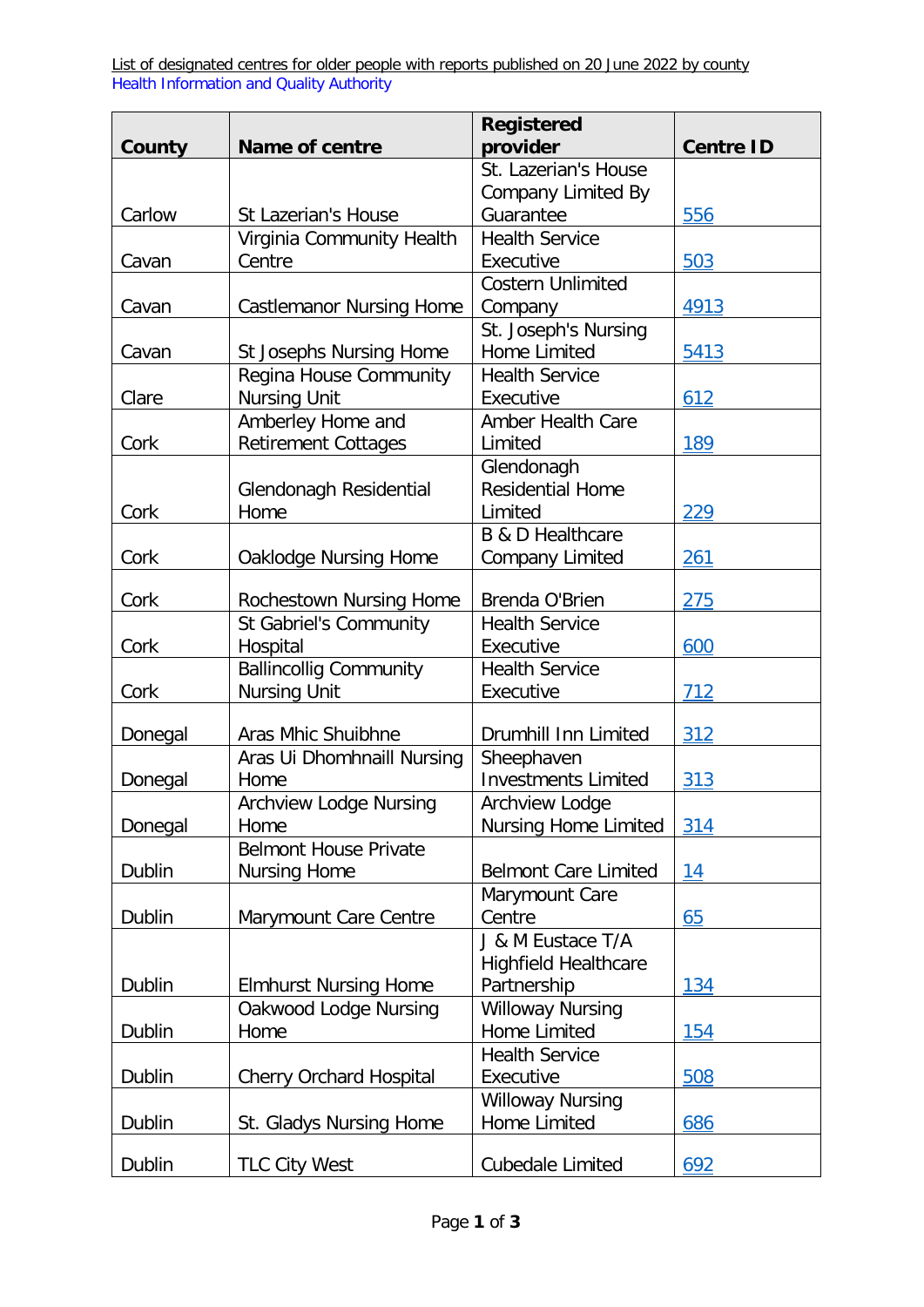List of designated centres for older people with reports published on 20 June 2022 by county Health Information and Quality Authority

|           |                                   | The Frances Taylor           |            |
|-----------|-----------------------------------|------------------------------|------------|
|           |                                   | Foundation                   |            |
|           |                                   | <b>Chapelizod Company</b>    |            |
| Dublin    | Maryfield Nursing Home            | Limited by Guarantee         | <u>64</u>  |
|           | <b>Mystical Rose Private</b>      |                              |            |
| Galway    | <b>Nursing Home</b>               | Mystical Rose Limited        | 367        |
|           |                                   | St. Davids Nursing           |            |
| Galway    | <b>St David's Nursing Home</b>    | <b>Home Limited</b>          | 391        |
|           |                                   | <b>Stella Maris</b>          |            |
|           |                                   | <b>Residential Care</b>      |            |
| Galway    | <b>Stella Maris Nursing Home</b>  | Limited                      | 396        |
|           |                                   | <b>Teach Altranais</b>       |            |
|           | Carna Nursing and                 | Charna Cuideachta            |            |
| Galway    | <b>Retirement Home</b>            | Neamhtheorata                | 398        |
|           |                                   | <b>Bushfield Nursing</b>     |            |
| Galway    | <b>Bushfield Care Centre</b>      | <b>Home Limited</b>          | 5242       |
|           |                                   | <b>Sonas Nursing Homes</b>   |            |
|           | <b>Sonas Nursing Home</b>         | Management Co.               |            |
| Kerry     | Ashborough                        | Limited                      | 194        |
|           | <b>Lystoll Lodge Nursing</b>      | <b>Lystoll Lodge Nursing</b> |            |
| Kerry     | Home                              | <b>Home Limited</b>          | 246        |
|           |                                   |                              |            |
|           |                                   | Galteemore                   |            |
| Kildare   | Willowbrook Nursing Home          | <b>Developments Limited</b>  | <u>112</u> |
|           |                                   | The Brindley Manor           |            |
|           | Maynooth Lodge Nursing            | Federation of Nursing        |            |
| Kildare   | Home                              | <b>Homes Limited</b>         | 4593       |
|           |                                   | Fennor Hill Care             |            |
| Kilkenny  | Fennor Hill Care Facility         | <b>Facility Limited</b>      | 7180       |
|           | <b>Corbally House Nursing</b>     | <b>Corbally House</b>        |            |
| Limerick  | Home                              | Nursing Home Ltd             | 5560       |
|           | <b>CareBright Community</b>       | CareBright Company           |            |
| Limerick  | Centre                            | Limited by Guarantee         | 5636       |
|           |                                   | <b>Claremount Nursing</b>    |            |
| Mayo      | <b>Claremount Nursing Home</b>    | <b>Home Limited</b>          | 329        |
|           | Sonas Nursing Home                | <b>Storey Broe Nursing</b>   |            |
| Mayo      | Riverview                         | Service Limited              | 5504       |
|           |                                   | J & N Sheridan               |            |
| Meath     | <b>Heatherfield Nursing Home</b>  | Limited                      | <u>140</u> |
|           | <b>Mullinahinch House Private</b> | <b>Mullinahinch House</b>    |            |
| Monaghan  | <b>Nursing Home</b>               | <b>Private Nursing Home</b>  | 148        |
|           |                                   | <b>Costello's Nursing</b>    |            |
| Roscommon | <b>Costello's Care Centre</b>     | <b>Home Limited</b>          | 333        |
|           |                                   | Villa Marie Nursing          |            |
| Tipperary | Villa Marie Nursing Home          | Home Limited                 | 437        |
|           |                                   | <b>Tipperary Healthcare</b>  |            |
| Tipperary | The Cottage Nursing Home          | Limited                      | 4587       |
|           |                                   |                              |            |